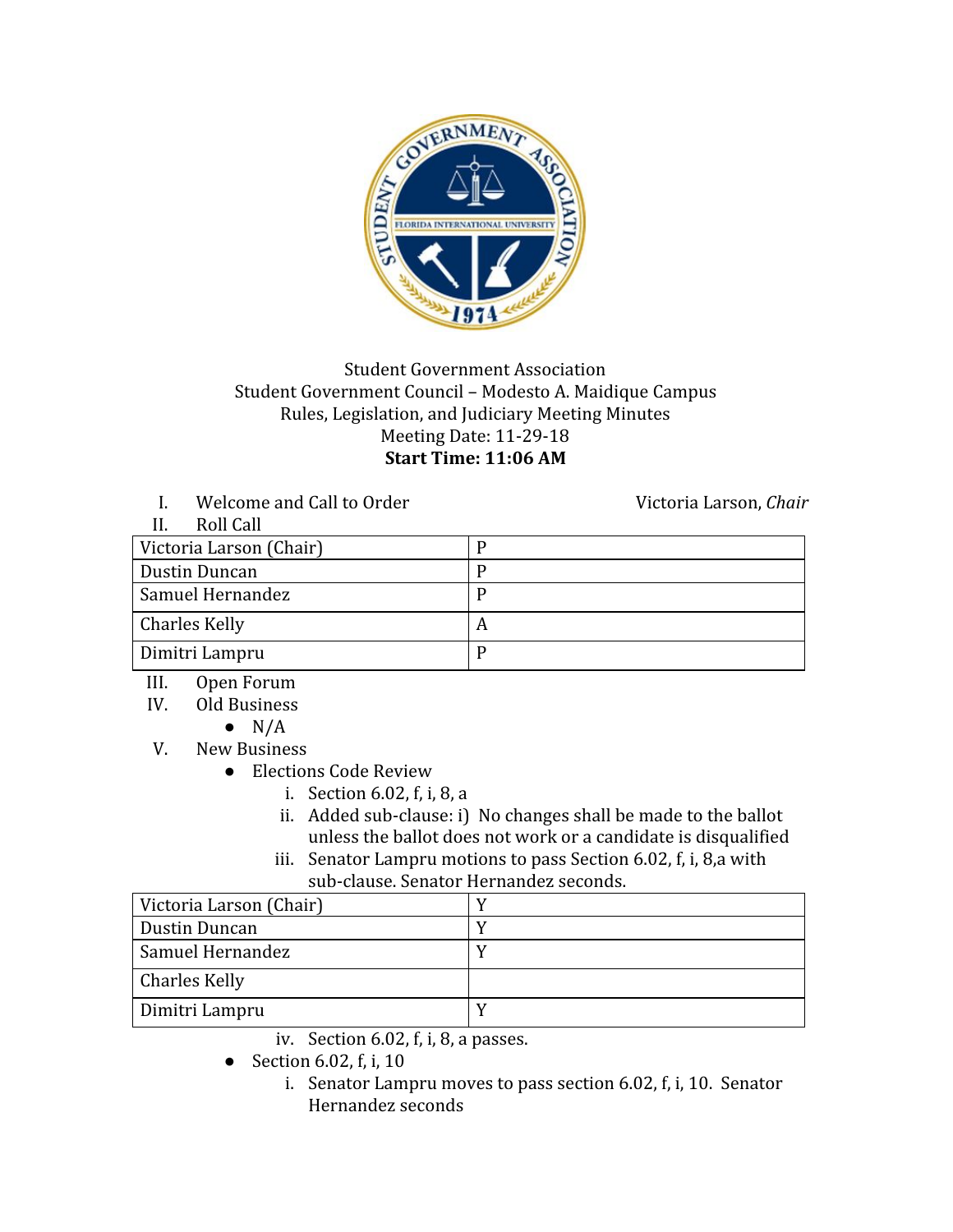| Victoria Larson (Chair) |  |
|-------------------------|--|
| Dustin Duncan           |  |
| Samuel Hernandez        |  |
| <b>Charles Kelly</b>    |  |
| Dimitri Lampru          |  |

ii. Section 6.02, f, i, 10 passes.

- Section 6.02, f, ii, 2, f
	- i. Senator Lampru motions to pass Section 6.02, ii, 2, f. Hernandez seconds.

| Victoria Larson (Chair) |  |
|-------------------------|--|
| Dustin Duncan           |  |
| Samuel Hernandez        |  |
| <b>Charles Kelly</b>    |  |
| Dimitri Lampru          |  |

ii. Section 6.02, f, ii, 2, f passes.

- **Section 6.02, f, ii, 4, d** 
	- i. Hernandez motions to pass Section 6.02, f, ii, 4, d. Lampru seconds.

| Victoria Larson (Chair) |  |
|-------------------------|--|
| <b>Dustin Duncan</b>    |  |
| Samuel Hernandez        |  |
| Charles Kelly           |  |
| Dimitri Lampru          |  |

ii. Section 6.02, f, ii, 4, d passes.

- $\bullet$  Section 6.02, i, i
	- i. Change that Elections Board hears violations, Supreme Court hears appeals
	- ii. Senator Hernandez motions to pass Section 6.02, i, i with edits listed above. Senator. Lampru seconds.

| Victoria Larson (Chair) |  |
|-------------------------|--|
| Dustin Duncan           |  |
| Samuel Hernandez        |  |
| Charles Kelly           |  |
| Dimitri Lampru          |  |

- iii. Section 6.02, i, i passes.
- $\bullet$  Section 6.03, a, ii, 1
	- i. Senator Hernandez motions to pass Section 6.03, a, ii, 1. Senator Lampru seconds.

| Victoria Larson (Chair) |  |
|-------------------------|--|
| Dustin Duncan           |  |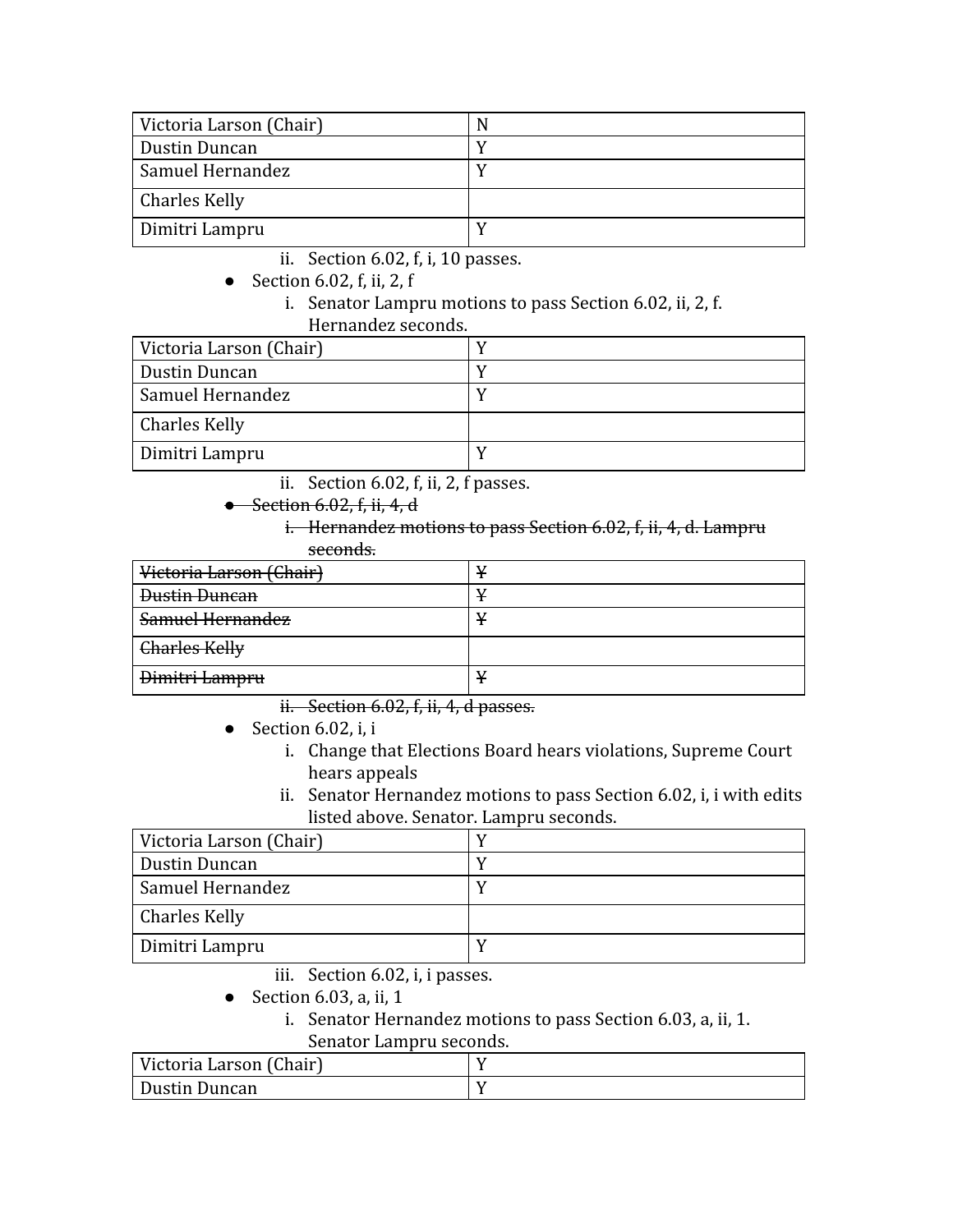| Samuel Hernandez     |  |
|----------------------|--|
| <b>Charles Kelly</b> |  |
| Dimitri Lampru       |  |

- ii. Section 6.03, a, ii, 1 passes.
- Section 6.03,  $c$ 
	- i. Senator Hernandez motions to pass Section 6.03, c. Senator Lampru seconds.

| Victoria Larson (Chair) |  |
|-------------------------|--|
| Dustin Duncan           |  |
| Samuel Hernandez        |  |
| Charles Kelly           |  |
| Dimitri Lampru          |  |

- ii. Section 6.03, c passes.
- $\bullet$  Section 6.03, k
	- i. Senator Hernandez motions to pass Section 6.03, k. Senator Lampru seconds.

| Victoria Larson (Chair) |  |
|-------------------------|--|
| Dustin Duncan           |  |
| Samuel Hernandez        |  |
| <b>Charles Kelly</b>    |  |
| Dimitri Lampru          |  |

ii. Section 6.03, k passes.

- Section 6.04, vi, 1, a
	- i. Change: Must serve one full semester, Fall or Springs, or 100 consecutive days in the Fall and Spring semester
	- ii. President can Succeed office
	- iii. Senator Lampru motions to approve Section 6.04, vi, 1, a with edits above. Senator Hernandez seconds.

| Victoria Larson (Chair) |  |
|-------------------------|--|
| Dustin Duncan           |  |
| Samuel Hernandez        |  |
| <b>Charles Kelly</b>    |  |
| Dimitri Lampru          |  |

- iv. Section 6.04, vi, 1, a passes.
- Section 6.04, b, i, 3, a
	- i. Senator Lampru motions to pass Section 6.04, b, i, 3, a, Senator Hernandez seconds.

| Victoria Larson (Chair) |  |
|-------------------------|--|
| Dustin Duncan           |  |
| Samuel Hernandez        |  |